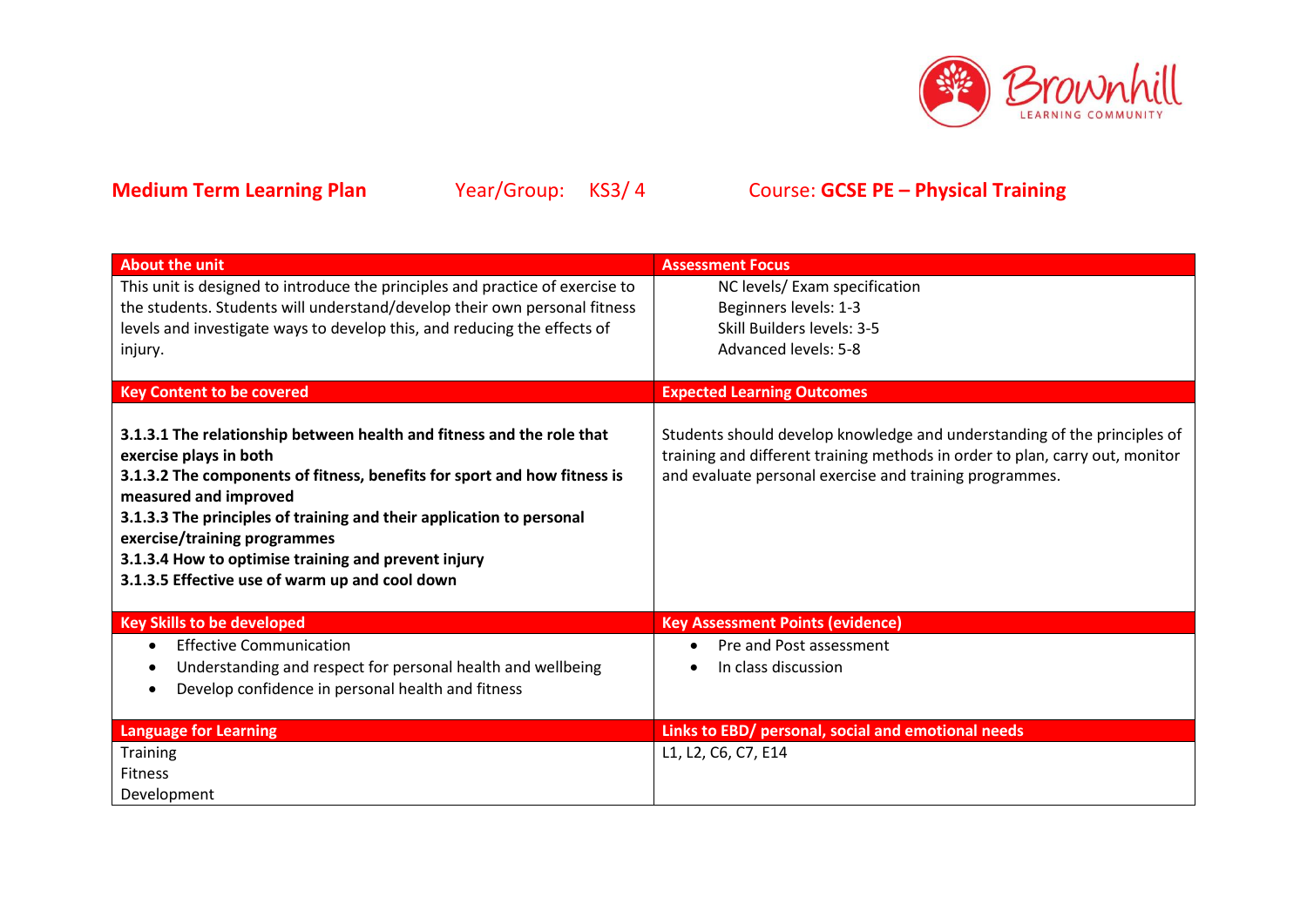

| <b>Session</b> | <b>Learning Objectives</b>                                                                                 | <b>Content to be covered</b>                                                                               | <b>Suggested Pedagogy/Teaching</b><br><b>Activities</b>                                                                                                                                                                                                                               | <b>Learning Outcomes</b><br>(Assessment/Level<br>descriptors for this lesson)                            |
|----------------|------------------------------------------------------------------------------------------------------------|------------------------------------------------------------------------------------------------------------|---------------------------------------------------------------------------------------------------------------------------------------------------------------------------------------------------------------------------------------------------------------------------------------|----------------------------------------------------------------------------------------------------------|
| $\mathbf{1}$   | 3.1.3.1 The relationship<br>between health and<br>fitness and the role that<br>exercise plays in<br>both   | <b>Health and fitness</b><br>The relationship between health and<br>fitness                                | Definitions of health and fitness<br>Decreased fitness because of ill<br>health, ie poor health can result in<br>an inability to train, lowers fitness<br>Increased fitness despite ill health,<br>ie unhealthy, but able to train,<br>increases fitness.<br>Page 42-43 135 text book | Students complete the learning<br>objectives and answer<br>appropriately on the end point<br>assessment. |
| 2 <sup>1</sup> | 3.1.3.2 The components<br>of fitness, benefits for<br>sport and how fitness is<br>measured and<br>improved | The components of fitness<br>Linking sports and physical activity to<br>the required components of fitness | Definitions of the following<br>components of fitness:<br>• agility                                                                                                                                                                                                                   | Students complete the learning<br>objectives and answer<br>appropriately on the end point<br>assessment. |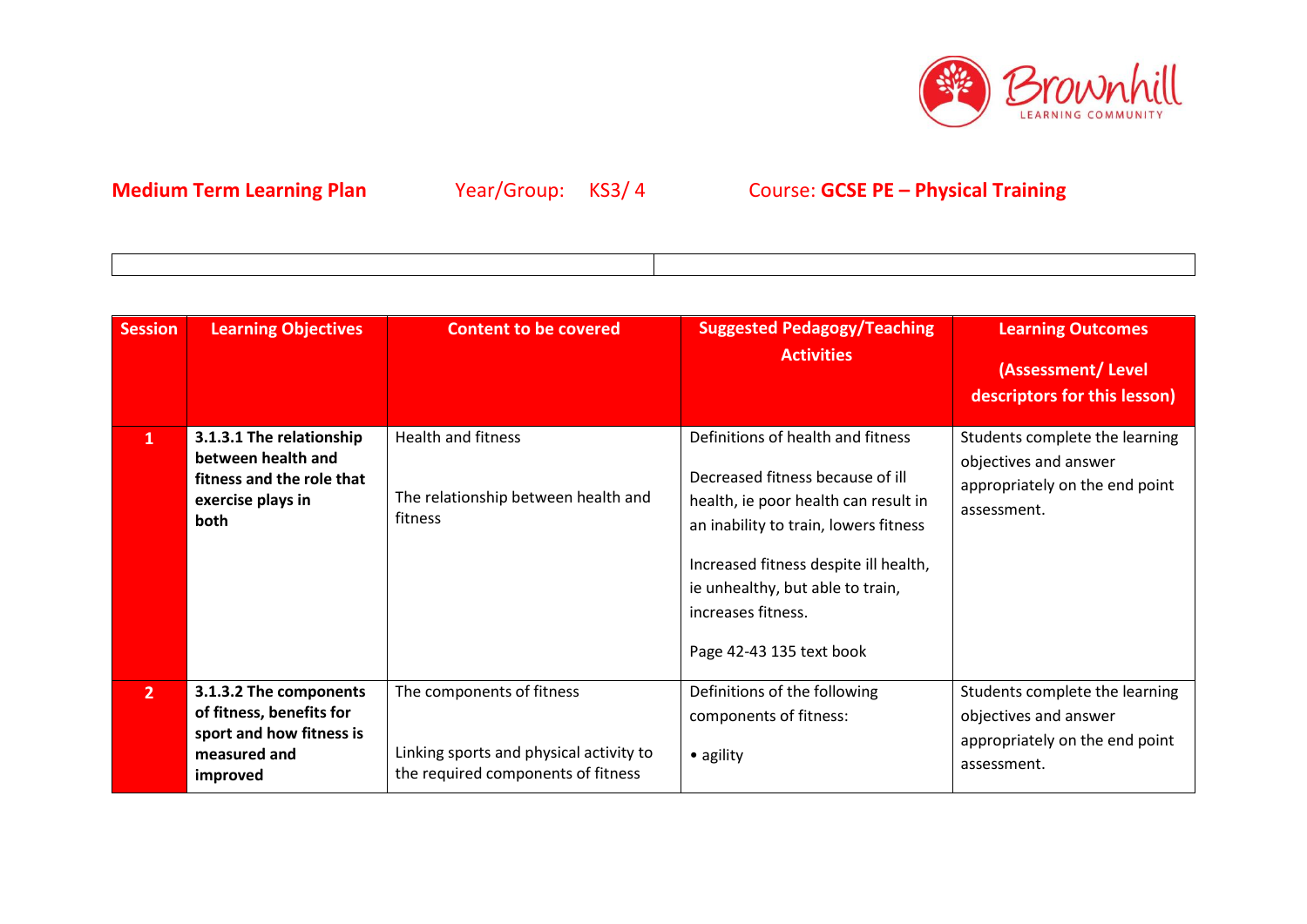

|  | • balance                                     |  |
|--|-----------------------------------------------|--|
|  | • cardiovascular endurance (aerobic<br>power) |  |
|  | • coordination                                |  |
|  | • flexibility                                 |  |
|  | · muscular endurance                          |  |
|  | • power/explosive strength                    |  |
|  | (anaerobic power)                             |  |
|  | • reaction time                               |  |
|  | • strength (maximal, static, dynamic          |  |
|  | and explosive)                                |  |
|  | • speed.                                      |  |
|  | Understand and justify why the                |  |
|  | components of fitness (as stated              |  |
|  | above) may or may not be needed               |  |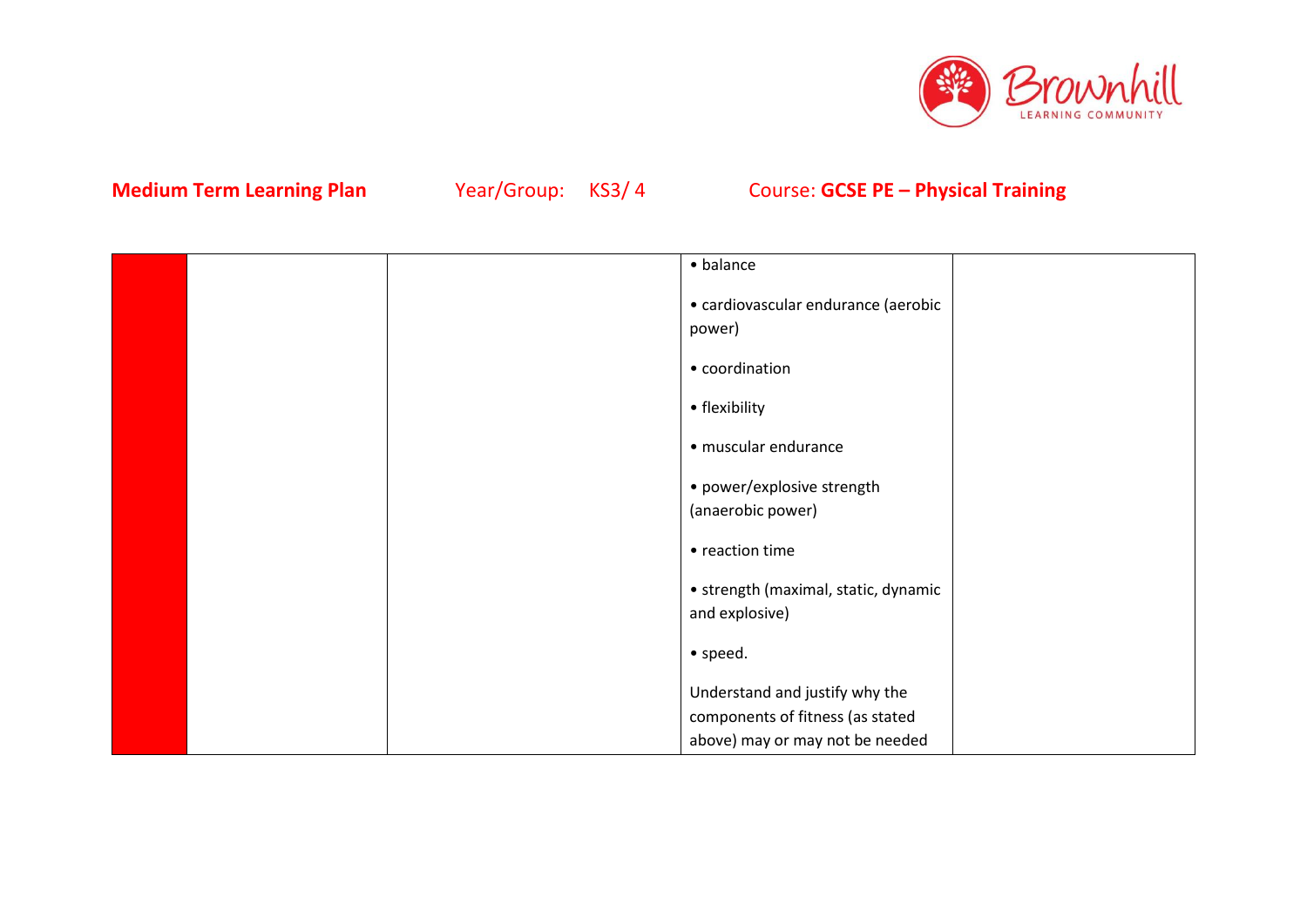

|                         |                                                                                                            |                                                                                          | when performing certain physical<br>activities and sports.                                                                                                                                                                                                                                                                                                                                                                        |                                                                                                          |
|-------------------------|------------------------------------------------------------------------------------------------------------|------------------------------------------------------------------------------------------|-----------------------------------------------------------------------------------------------------------------------------------------------------------------------------------------------------------------------------------------------------------------------------------------------------------------------------------------------------------------------------------------------------------------------------------|----------------------------------------------------------------------------------------------------------|
|                         |                                                                                                            |                                                                                          | Pg 43-50 text book                                                                                                                                                                                                                                                                                                                                                                                                                |                                                                                                          |
| $\overline{\mathbf{3}}$ | 3.1.3.2 The components<br>of fitness, benefits for<br>sport and how fitness is<br>measured and<br>improved | Reasons for and limitations of fitness<br>testing<br>Measuring the components of fitness | Reasons for fitness testing:<br>• to identify strengths and/or<br>weaknesses in a performance/the<br>success of a training programme<br>• to monitor improvement<br>• to show a starting level of fitness<br>• to inform training requirements<br>• to compare against norms of the<br>group/ national averages<br>• to motivate/set goals<br>• to provide variety in a training<br>programme.<br>Limitations of fitness testing: | Students complete the learning<br>objectives and answer<br>appropriately on the end point<br>assessment. |
|                         |                                                                                                            |                                                                                          |                                                                                                                                                                                                                                                                                                                                                                                                                                   |                                                                                                          |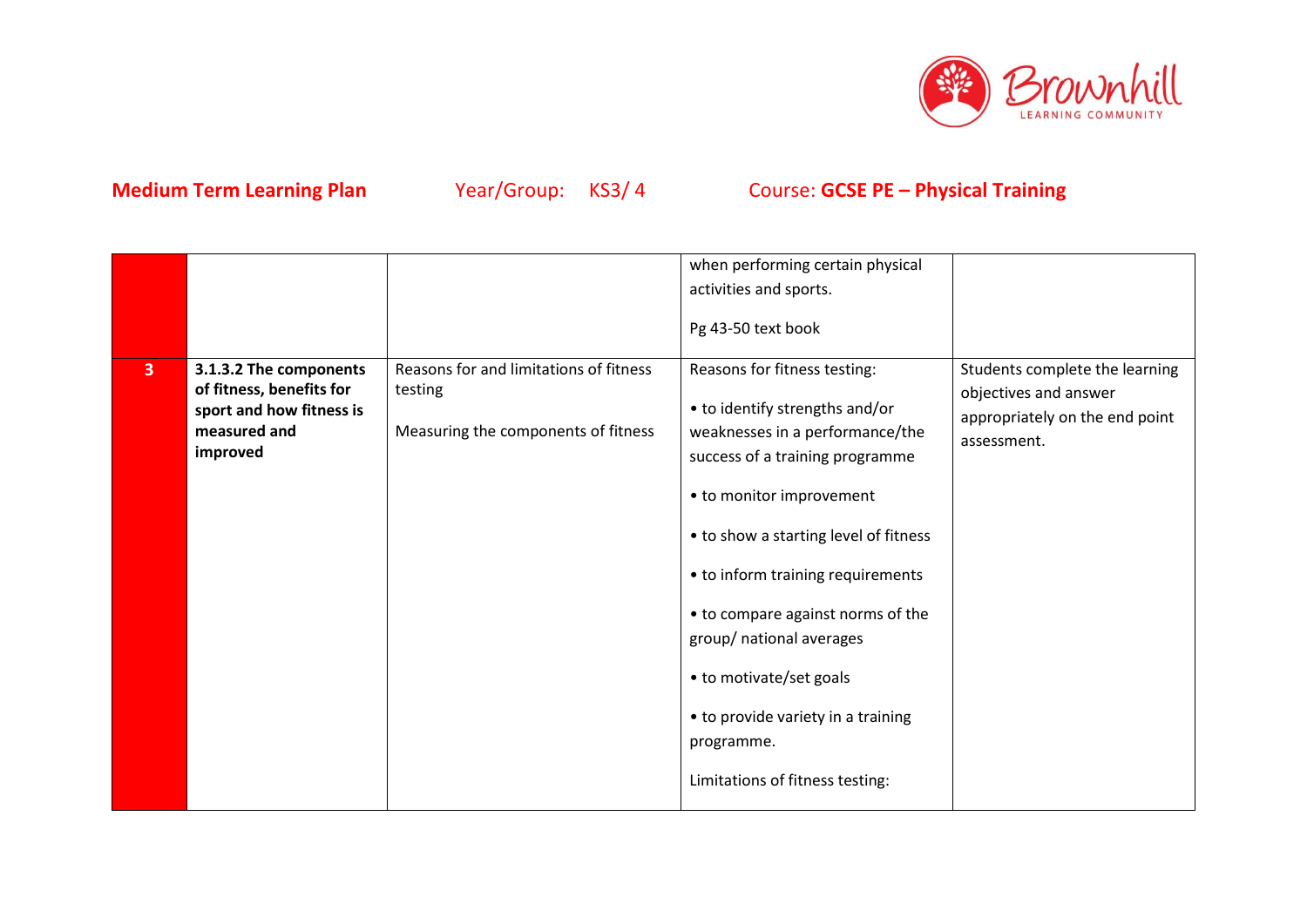

|                |                                                                                |                                                               | • tests are often not sport<br>specific/too general<br>• they do not replicate movements<br>of activity |                                                         |
|----------------|--------------------------------------------------------------------------------|---------------------------------------------------------------|---------------------------------------------------------------------------------------------------------|---------------------------------------------------------|
|                |                                                                                |                                                               | • they do not replicate competitive<br>conditions required in sports                                    |                                                         |
|                |                                                                                |                                                               | • many do not use direct<br>measuring/submaximal - therefore<br>inaccurate/some need                    |                                                         |
|                |                                                                                |                                                               | motivation/some have questionable<br>reliability                                                        |                                                         |
|                |                                                                                |                                                               | • they must be carried out with the<br>correct procedures to increase<br>validity                       |                                                         |
|                |                                                                                |                                                               | 50-51                                                                                                   |                                                         |
| $\overline{4}$ | 3.1.3.2 The components<br>of fitness, benefits for<br>sport and how fitness is | Demonstration of how data is collected<br>for fitness testing | Knowledge of the main procedures<br>of the tests                                                        | Students complete the learning<br>objectives and answer |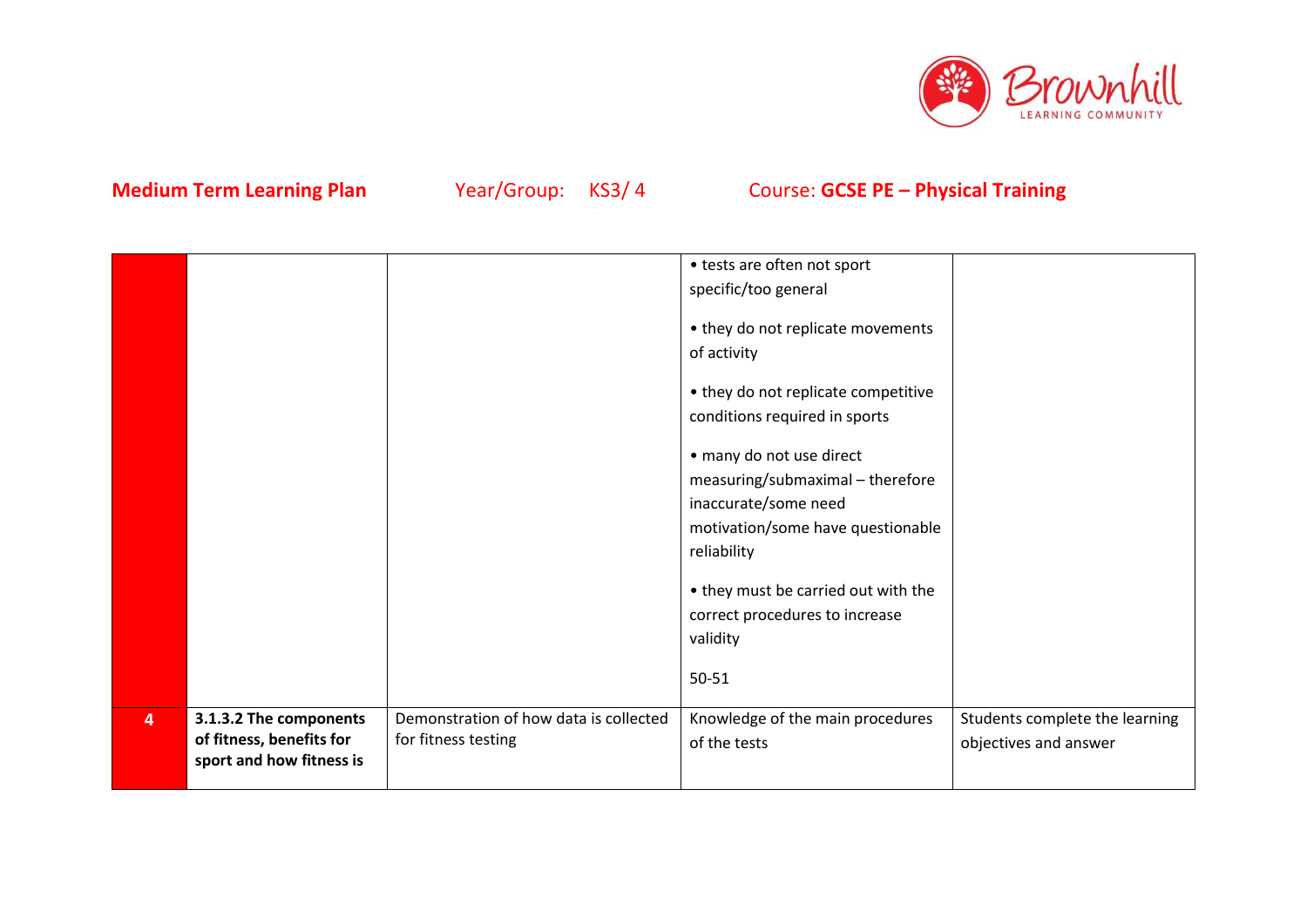

| improved<br>components of fitness:<br>assessment.<br>• agility - Illinois Agility Test<br>• balance - Stork Stand Test<br>• cardiovascular endurance (aerobic<br>power) - Multi Stage Fitness Test<br>• coordination - Wall Toss Test<br>• flexibility - Sit and Reach Test<br>• muscular endurance - Sit-Up<br><b>Bleep Test</b><br>• power/explosive strength<br>(anaerobic power) - Vertical Jump<br>Test<br>• reaction time - Ruler Drop Test<br>• maximal strength - One Rep Max<br>Test | measured and | used to measure the following | appropriately on the end point |
|-----------------------------------------------------------------------------------------------------------------------------------------------------------------------------------------------------------------------------------------------------------------------------------------------------------------------------------------------------------------------------------------------------------------------------------------------------------------------------------------------|--------------|-------------------------------|--------------------------------|
|                                                                                                                                                                                                                                                                                                                                                                                                                                                                                               |              |                               |                                |
|                                                                                                                                                                                                                                                                                                                                                                                                                                                                                               |              |                               |                                |
|                                                                                                                                                                                                                                                                                                                                                                                                                                                                                               |              |                               |                                |
|                                                                                                                                                                                                                                                                                                                                                                                                                                                                                               |              |                               |                                |
|                                                                                                                                                                                                                                                                                                                                                                                                                                                                                               |              |                               |                                |
|                                                                                                                                                                                                                                                                                                                                                                                                                                                                                               |              |                               |                                |
|                                                                                                                                                                                                                                                                                                                                                                                                                                                                                               |              |                               |                                |
|                                                                                                                                                                                                                                                                                                                                                                                                                                                                                               |              |                               |                                |
|                                                                                                                                                                                                                                                                                                                                                                                                                                                                                               |              |                               |                                |
|                                                                                                                                                                                                                                                                                                                                                                                                                                                                                               |              |                               |                                |
|                                                                                                                                                                                                                                                                                                                                                                                                                                                                                               |              |                               |                                |
|                                                                                                                                                                                                                                                                                                                                                                                                                                                                                               |              |                               |                                |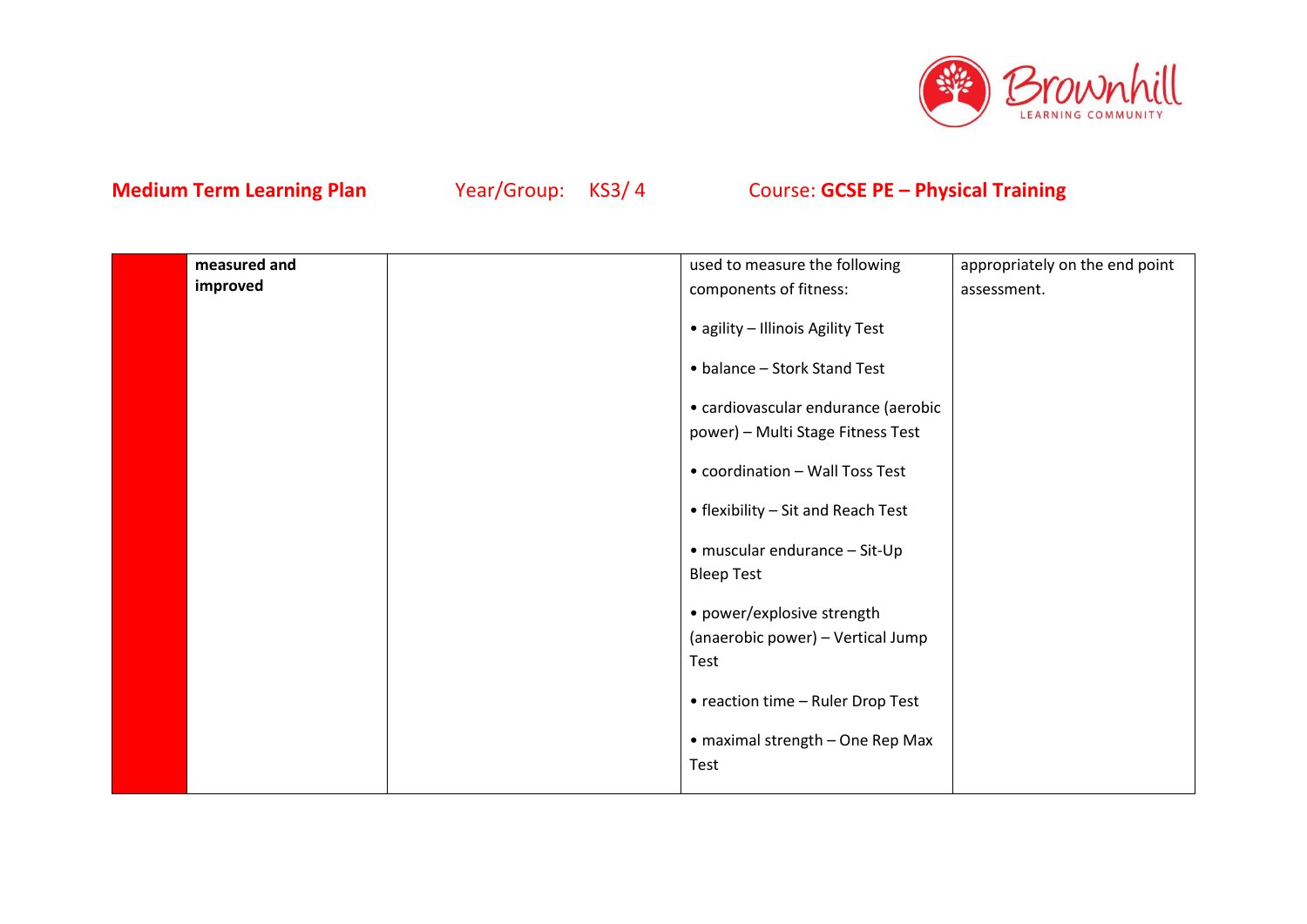

|  | • speed - 30 Metre Sprint Test         |  |
|--|----------------------------------------|--|
|  |                                        |  |
|  | • strength - Handgrip                  |  |
|  | Dynamometer Test.                      |  |
|  |                                        |  |
|  | Testing procedures refers to 'how      |  |
|  | each test is carried out' and includes |  |
|  | reference to how the test is           |  |
|  | organised (when applicable) in         |  |
|  | relation to the following:             |  |
|  |                                        |  |
|  | • the facilities and the equipment     |  |
|  | needed to set it up                    |  |
|  |                                        |  |
|  | • the procedures that have to be       |  |
|  | followed - the tasks and the rules     |  |
|  |                                        |  |
|  | • the measurements that are used       |  |
|  | to score the performance               |  |
|  |                                        |  |
|  | • the way conclusions are drawn        |  |
|  | from the scores/results.               |  |
|  |                                        |  |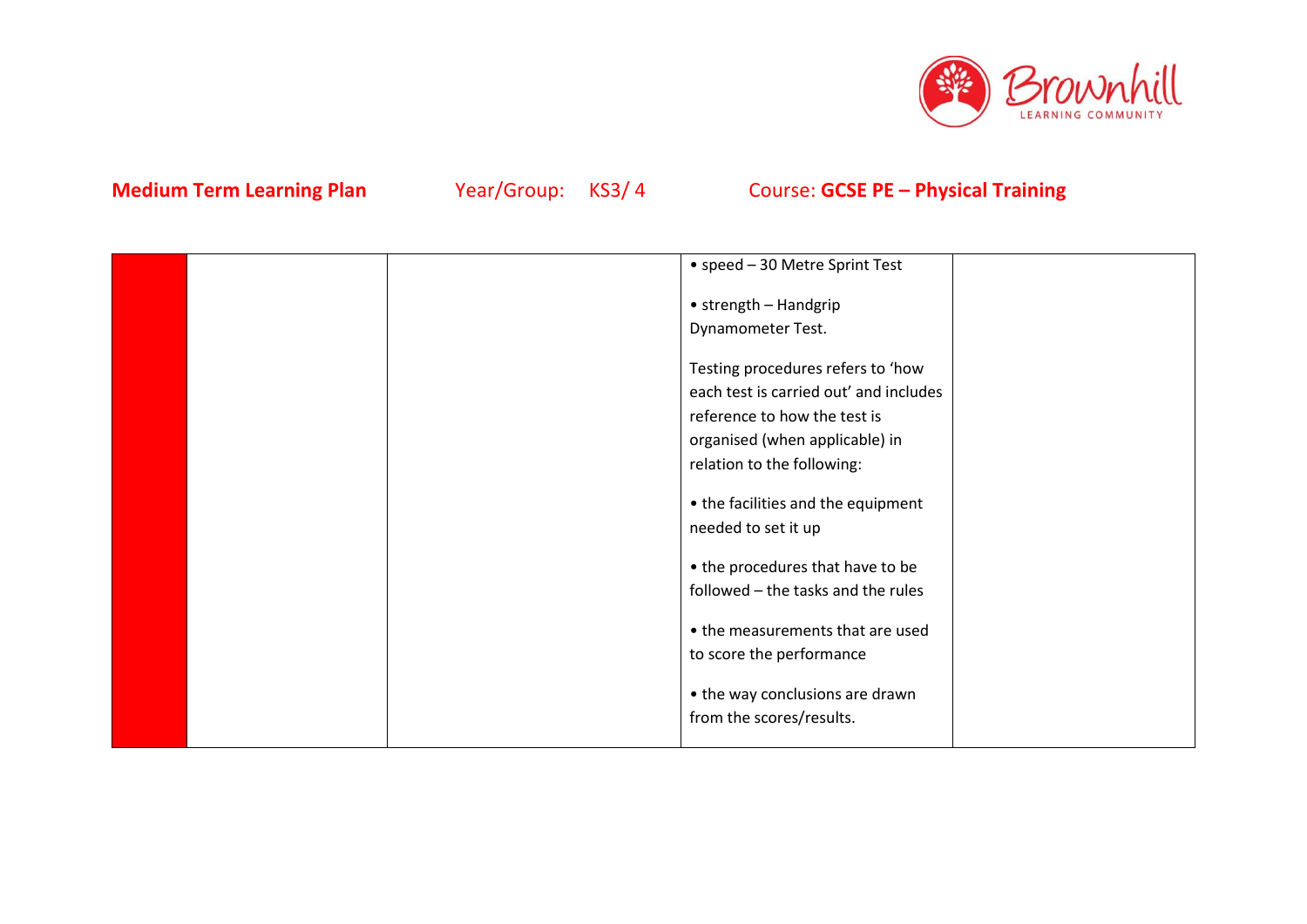

|                |                                                                                                               |                                         | Evaluate whether or not these tests<br>are relevant to performers in<br>different sporting activities<br>Understanding of how test scores<br>are measured/recorded (eg in<br>seconds, levels, centimetres,<br>numbers). Definitions of the terms<br>qualitative and quantitative, in<br>relation to the collection of fitness<br>testing data. Understanding that the<br>quantitative data collected during<br>fitness testing can be compared to<br>national averages.<br>Pg 51-64 text book |                                                                                                          |
|----------------|---------------------------------------------------------------------------------------------------------------|-----------------------------------------|-----------------------------------------------------------------------------------------------------------------------------------------------------------------------------------------------------------------------------------------------------------------------------------------------------------------------------------------------------------------------------------------------------------------------------------------------------------------------------------------------|----------------------------------------------------------------------------------------------------------|
| 5 <sup>1</sup> | 3.1.3.3 The principles of<br>training and their<br>application to personal<br>exercise/training<br>programmes | The principles of training and overload | Key principles of training.<br>SPORT to include:<br>• specificity<br>• progressive overload                                                                                                                                                                                                                                                                                                                                                                                                   | Students complete the learning<br>objectives and answer<br>appropriately on the end point<br>assessment. |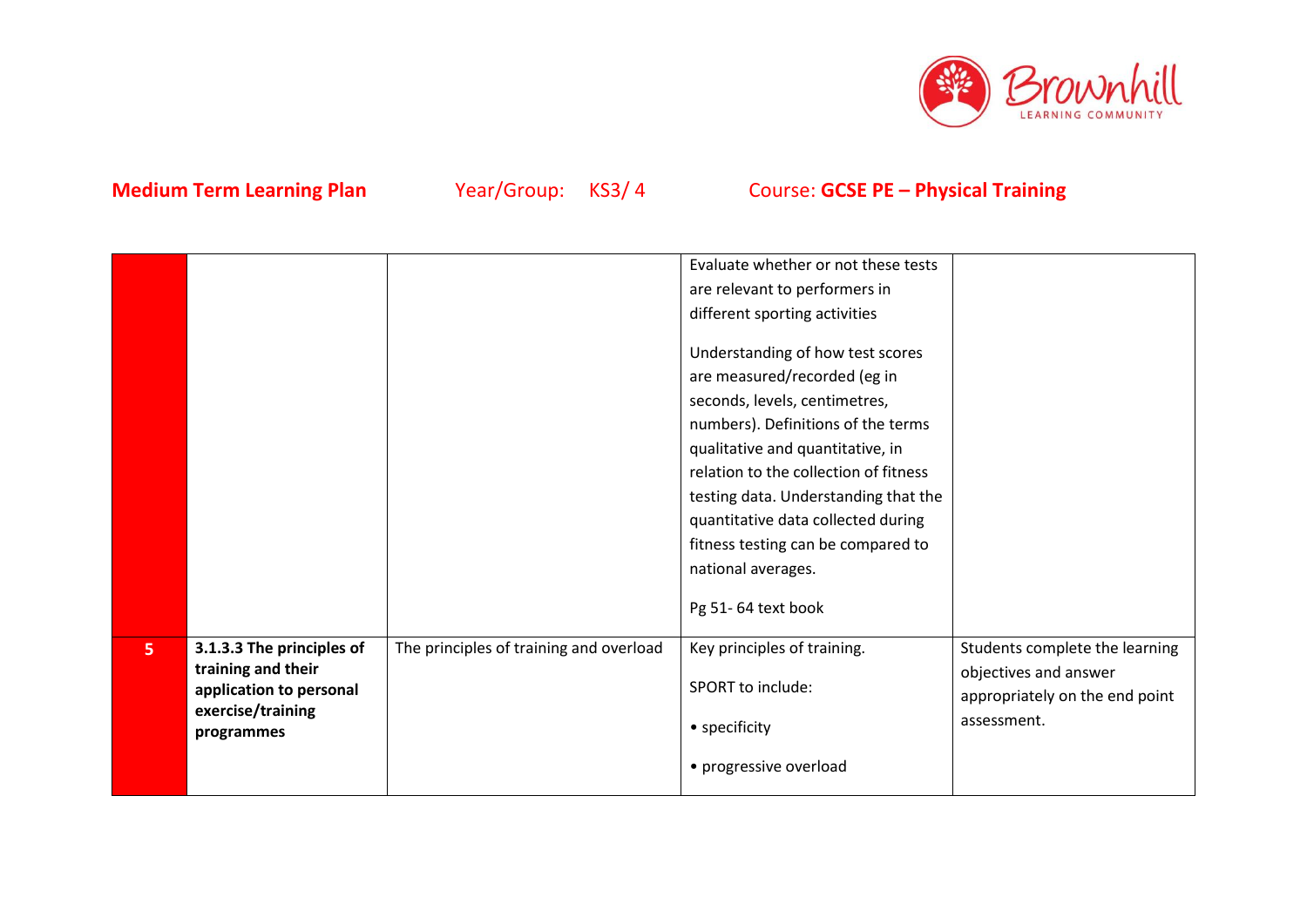

|  | • reversibility                            |  |
|--|--------------------------------------------|--|
|  | · tedium.                                  |  |
|  | Key principles of overload.                |  |
|  | FITT to include:                           |  |
|  | • frequency                                |  |
|  | • intensity                                |  |
|  | $\bullet$ time                             |  |
|  | $\bullet$ type.                            |  |
|  | Students should be taught the terms        |  |
|  | and what they mean.                        |  |
|  | How the principles of training can         |  |
|  | be applied to bring about                  |  |
|  | improvements in fitness. Application       |  |
|  | of the principles to sporting<br>examples. |  |
|  |                                            |  |
|  | Pg 61-62                                   |  |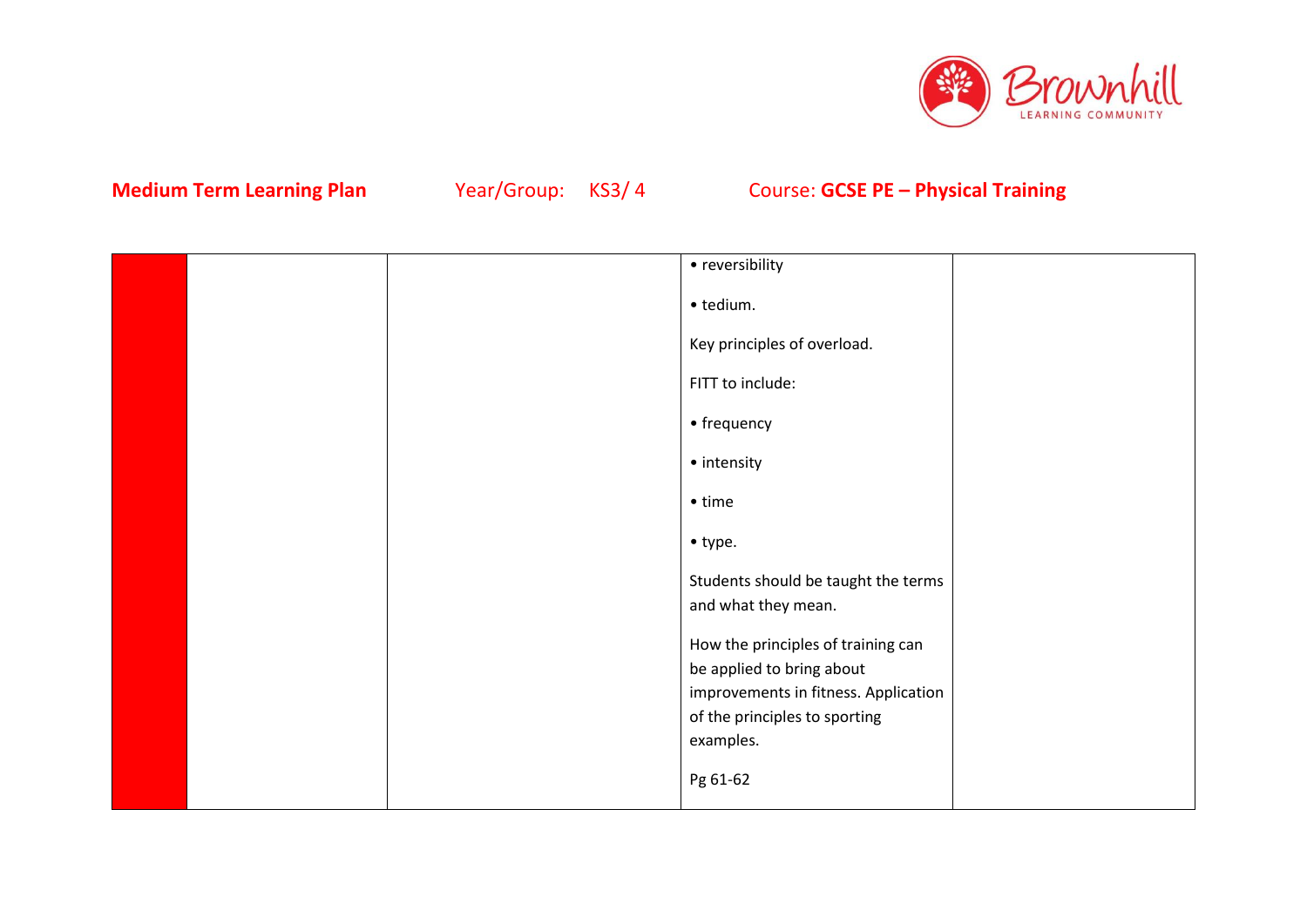

| 6 | 3.1.3.3 The principles of                                  | Application of the principles of training | Understand the distinctions                                            | Students complete the learning                |
|---|------------------------------------------------------------|-------------------------------------------|------------------------------------------------------------------------|-----------------------------------------------|
|   | training and their                                         |                                           | between different types of training.                                   | objectives and answer                         |
|   | application to personal<br>exercise/training<br>programmes | Types of training                         | Circuit training - consider space<br>available, equipment available,   | appropriately on the end point<br>assessment. |
|   |                                                            |                                           | number of circuit stations, work:<br>rest ratio, the content/demand of |                                               |
|   |                                                            |                                           | the circuit can be altered in order to                                 |                                               |
|   |                                                            |                                           | improve different components of                                        |                                               |
|   |                                                            |                                           | fitness.                                                               |                                               |
|   |                                                            |                                           |                                                                        |                                               |
|   |                                                            |                                           | Continuous training - sustained                                        |                                               |
|   |                                                            |                                           | exercise at a constant rate (steady                                    |                                               |
|   |                                                            |                                           | state) without rests, involving                                        |                                               |
|   |                                                            |                                           | aerobic demand for a minimum of                                        |                                               |
|   |                                                            |                                           | 20 minutes, eg running, swimming,                                      |                                               |
|   |                                                            |                                           | rowing, cycling.                                                       |                                               |
|   |                                                            |                                           | Fartlek training - varying speed,                                      |                                               |
|   |                                                            |                                           | terrain and work: recovery ratios.                                     |                                               |
|   |                                                            |                                           | Interval training/high intensity                                       |                                               |
|   |                                                            |                                           | interval training - periods of                                         |                                               |
|   |                                                            |                                           | exercising hard, interspersed with                                     |                                               |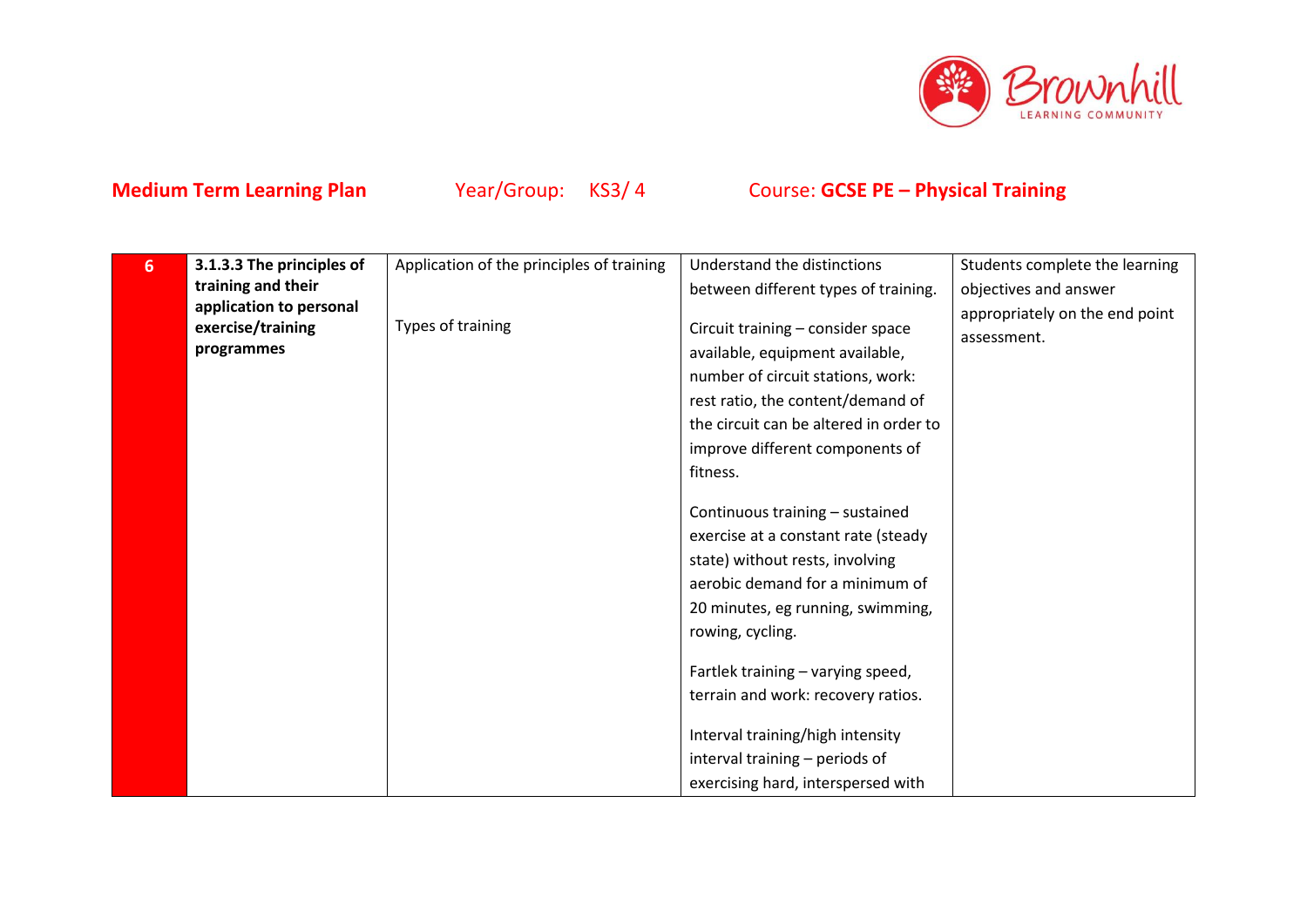

|  | periods of rest or low intensity       |  |
|--|----------------------------------------|--|
|  | exercise. Static stretching - a way to |  |
|  | stretch to increase flexibility, held  |  |
|  | (isometric) for up to 30 seconds,      |  |
|  | using correct technique, advisable     |  |
|  | to avoid over stretching.              |  |
|  |                                        |  |
|  | Weight training - choice of            |  |
|  | weight/exercise depends on fitness     |  |
|  | aim, eg strength/power training or     |  |
|  | muscular endurance, the                |  |
|  | importance of safe practice/lifting    |  |
|  | technique, the need for spotters.      |  |
|  |                                        |  |
|  | Plyometric training - use of           |  |
|  | plyometric exercises, eg bounding,     |  |
|  | depth jumping, to increase power.      |  |
|  | Basic physiological understanding      |  |
|  | (eccentric contraction followed by     |  |
|  | larger concentric contraction). Any    |  |
|  | training (and practice) method must    |  |
|  | take account of the following:         |  |
|  |                                        |  |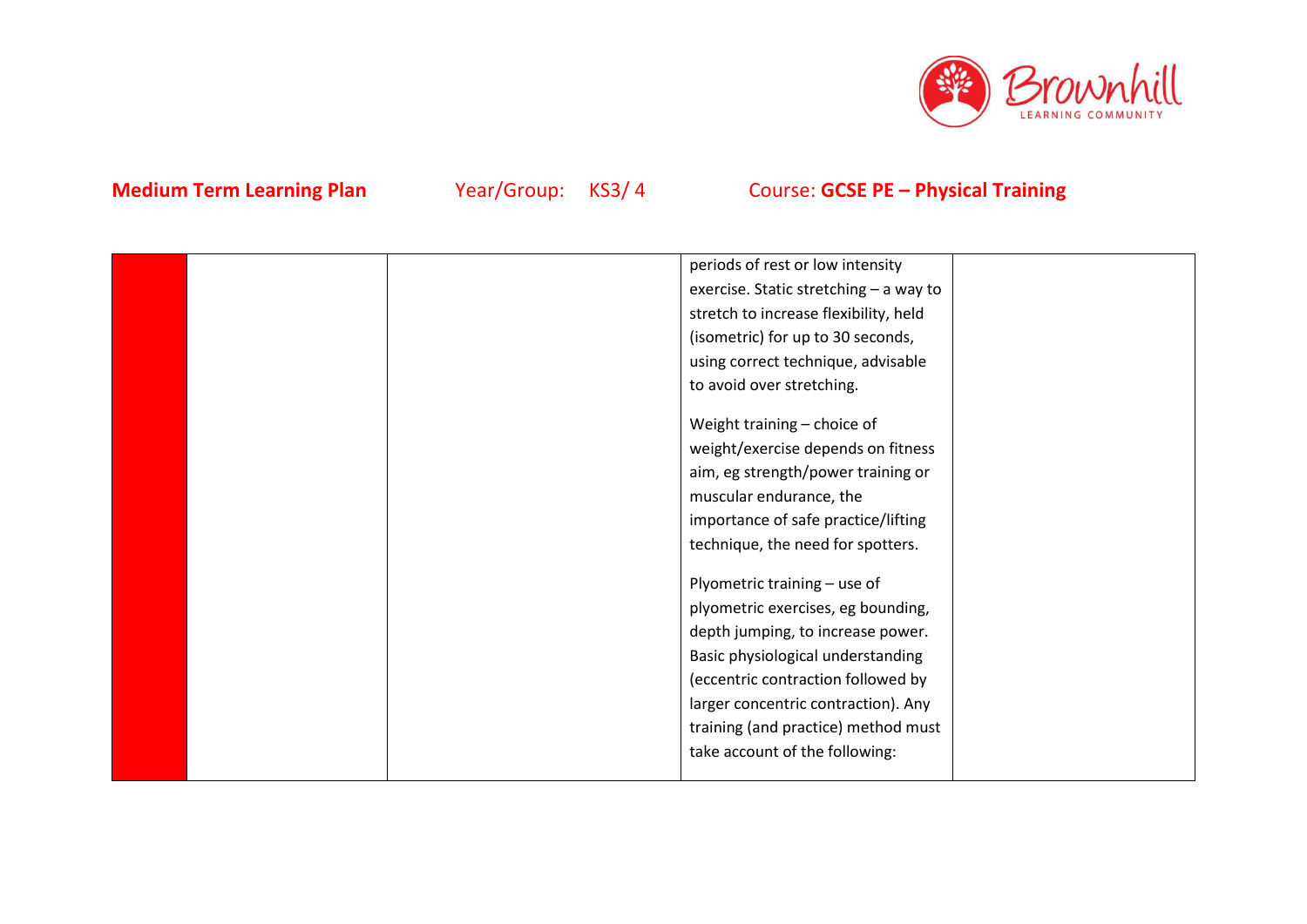

|                |                                                                                                               |                                                                                                                              | • the training purpose(s), training<br>thresholds/training targets/training<br>zones (see calculating intensities<br>below)<br>• rest/recovery<br>Pg 65-74 text book                                                                                                                                                                                                         |                                                                                                          |
|----------------|---------------------------------------------------------------------------------------------------------------|------------------------------------------------------------------------------------------------------------------------------|------------------------------------------------------------------------------------------------------------------------------------------------------------------------------------------------------------------------------------------------------------------------------------------------------------------------------------------------------------------------------|----------------------------------------------------------------------------------------------------------|
| $\overline{7}$ | 3.1.3.3 The principles of<br>training and their<br>application to personal<br>exercise/training<br>programmes | Identification of the advantages and<br>disadvantages (the effects on the body)<br>of training types linked to specific aims | The advantages and disadvantages<br>(the effects on the body) of each<br>type of training method stated<br>above.<br>Students should be taught to select<br>and evaluate appropriate training<br>methods for various (aerobic and<br>anaerobic) fitness needs and make<br>links to sporting activity, eg<br>continuous training is fully<br>appropriate to marathon runners. | Students complete the learning<br>objectives and answer<br>appropriately on the end point<br>assessment. |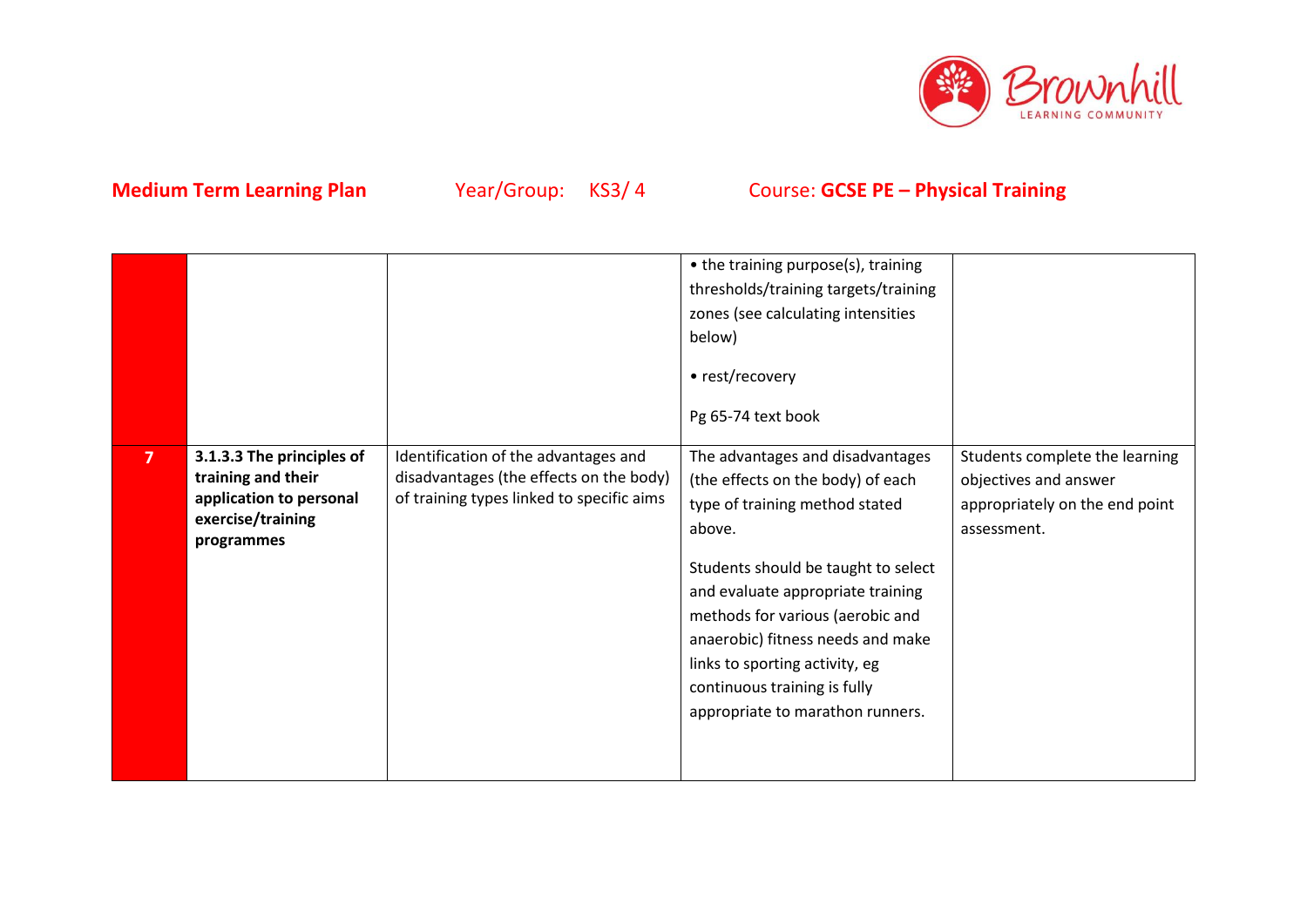

| 8 | 3.1.3.4 How to optimise        | Calculating intensities to optimise | Definition of training threshold.     | Students complete the learning                          |
|---|--------------------------------|-------------------------------------|---------------------------------------|---------------------------------------------------------|
|   | training and prevent<br>injury | training effectiveness              | Calculate the aerobic/anaerobic       | objectives and answer<br>appropriately on the end point |
|   |                                |                                     | training zone:                        | assessment.                                             |
|   |                                |                                     | • calculate maximum heart rate        |                                                         |
|   |                                |                                     | (220 minus age)                       |                                                         |
|   |                                |                                     | • calculate aerobic training zone     |                                                         |
|   |                                |                                     | (60-80% of maximal heart rate)        |                                                         |
|   |                                |                                     | • calculate anaerobic training zone   |                                                         |
|   |                                |                                     | $(80 -$                               |                                                         |
|   |                                |                                     | 90% of maximal heart rate).           |                                                         |
|   |                                |                                     | For circuit training, altering the    |                                                         |
|   |                                |                                     | time/rest/content of the circuit will |                                                         |
|   |                                |                                     | determine the fitness aim.            |                                                         |
|   |                                |                                     | How to calculate one repetition       |                                                         |
|   |                                |                                     | maximum (one rep max) as part of      |                                                         |
|   |                                |                                     | weight training and how to make       |                                                         |
|   |                                |                                     | use of one rep max, with reference    |                                                         |
|   |                                |                                     | to:                                   |                                                         |
|   |                                |                                     |                                       |                                                         |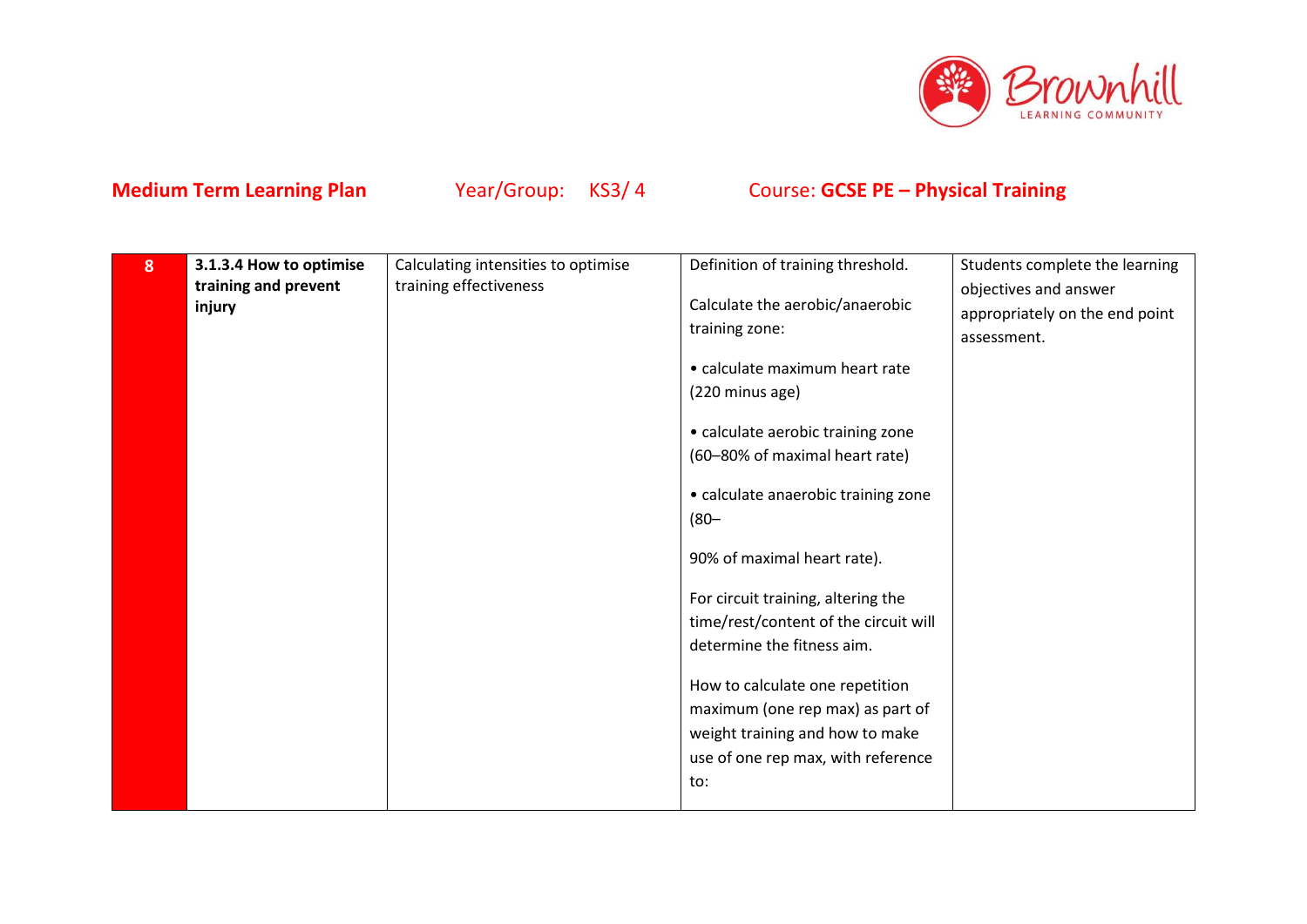

|                |                                                           |                                                                                                                               | • strength/power training (high<br>weight/low reps - above 70% of one<br>rep max, approximately three sets<br>of $4-8$ reps)<br>• muscular endurance (low<br>weight/high reps - below 70% of<br>one rep max, approximately three<br>sets of 12-15 reps)<br>64-74 text book                                 |                                                                                                          |
|----------------|-----------------------------------------------------------|-------------------------------------------------------------------------------------------------------------------------------|------------------------------------------------------------------------------------------------------------------------------------------------------------------------------------------------------------------------------------------------------------------------------------------------------------|----------------------------------------------------------------------------------------------------------|
| 9 <sup>°</sup> | 3.1.3.4 How to optimise<br>training and prevent<br>injury | Considerations to prevent injury<br>Specific training techniques - high<br>altitude training as a form of aerobic<br>training | The training type/intensity should<br>match the training purpose (eg<br>aerobic or anaerobic). Where<br>applicable, the following factors<br>should be taken into account in<br>order to prevent injury:<br>• a warm up should be completed<br>• over training should be avoided,<br>eg appropriate weight | Students complete the learning<br>objectives and answer<br>appropriately on the end point<br>assessment. |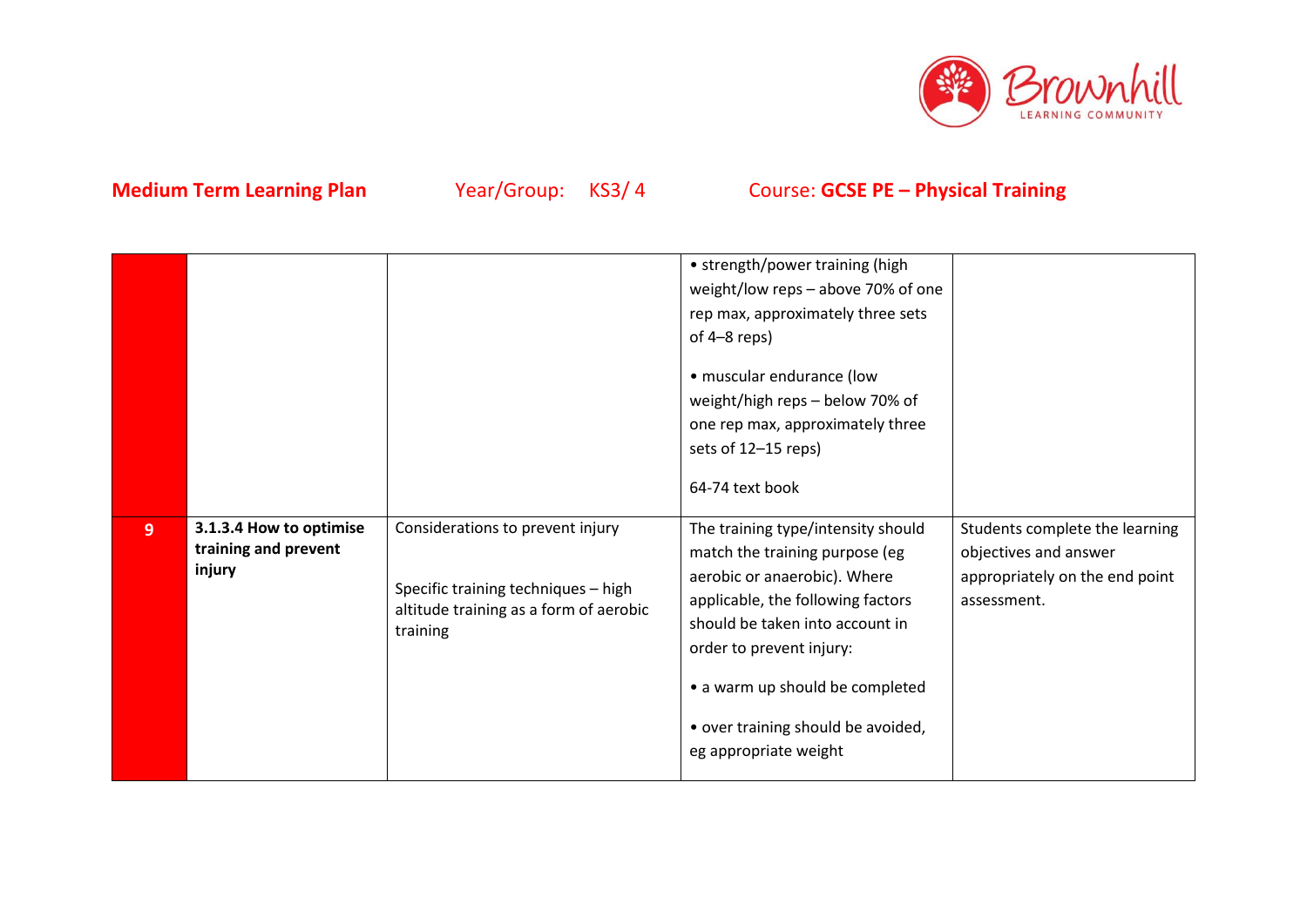

|    |                                |                  | • appropriate clothing and footwear                                                                                                                                                                                                                                                              |                                               |
|----|--------------------------------|------------------|--------------------------------------------------------------------------------------------------------------------------------------------------------------------------------------------------------------------------------------------------------------------------------------------------|-----------------------------------------------|
|    |                                |                  | should be worn                                                                                                                                                                                                                                                                                   |                                               |
|    |                                |                  | • taping/bracing should be used as<br>necessary<br>• hydration should be maintained<br>• stretches should not be<br>overstretched or bounce<br>• technique used should be correct,<br>eg lifting technique<br>• appropriate rest in between<br>sessions to allow for recovery<br>62-76 text book |                                               |
|    |                                |                  |                                                                                                                                                                                                                                                                                                  |                                               |
| 10 | 3.1.3.4 How to optimise        | Seasonal aspects | How high altitude training is carried                                                                                                                                                                                                                                                            | Students complete the learning                |
|    | training and prevent<br>injury |                  | out:                                                                                                                                                                                                                                                                                             | objectives and answer                         |
|    |                                |                  | • train at high altitude                                                                                                                                                                                                                                                                         | appropriately on the end point<br>assessment. |
|    |                                |                  |                                                                                                                                                                                                                                                                                                  |                                               |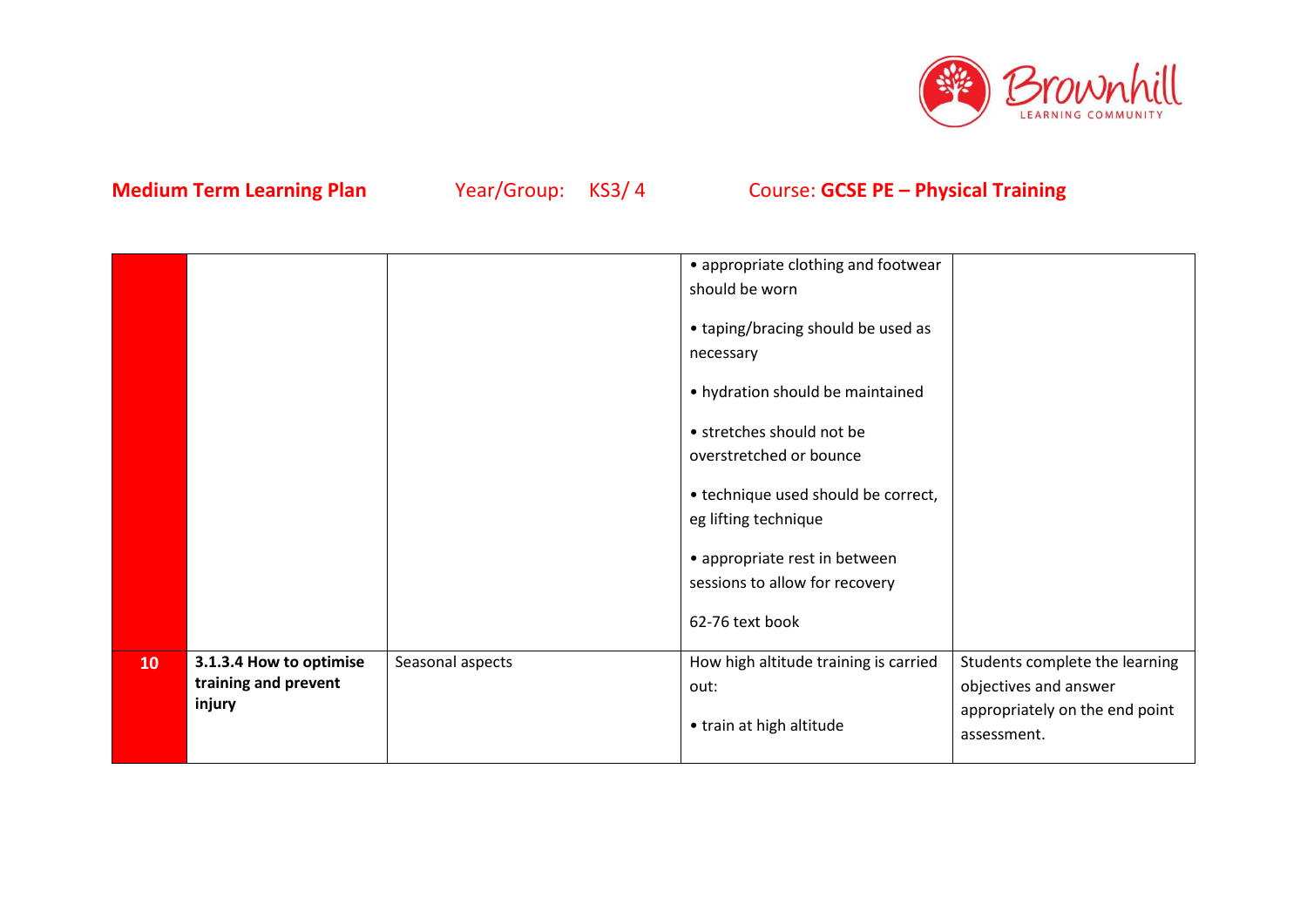

|  | • there is less oxygen in the air and |  |
|--|---------------------------------------|--|
|  | oxygen carrying capacity is reduced   |  |
|  | • the body compensates by making      |  |
|  |                                       |  |
|  | more red blood cells to carry         |  |
|  | oxygen.                               |  |
|  | Students should be taught to          |  |
|  | evaluate the benefits and the         |  |
|  | limitations of altitude training for  |  |
|  | different sports performers.          |  |
|  |                                       |  |
|  | Students do not need to be taught     |  |
|  | how to calculate intensities for      |  |
|  | altitude training.                    |  |
|  |                                       |  |
|  | Names of the three training           |  |
|  | seasons:                              |  |
|  | • pre-season/preparation              |  |
|  |                                       |  |
|  | • competition/peak/playing season     |  |
|  | • post-season/transition.             |  |
|  |                                       |  |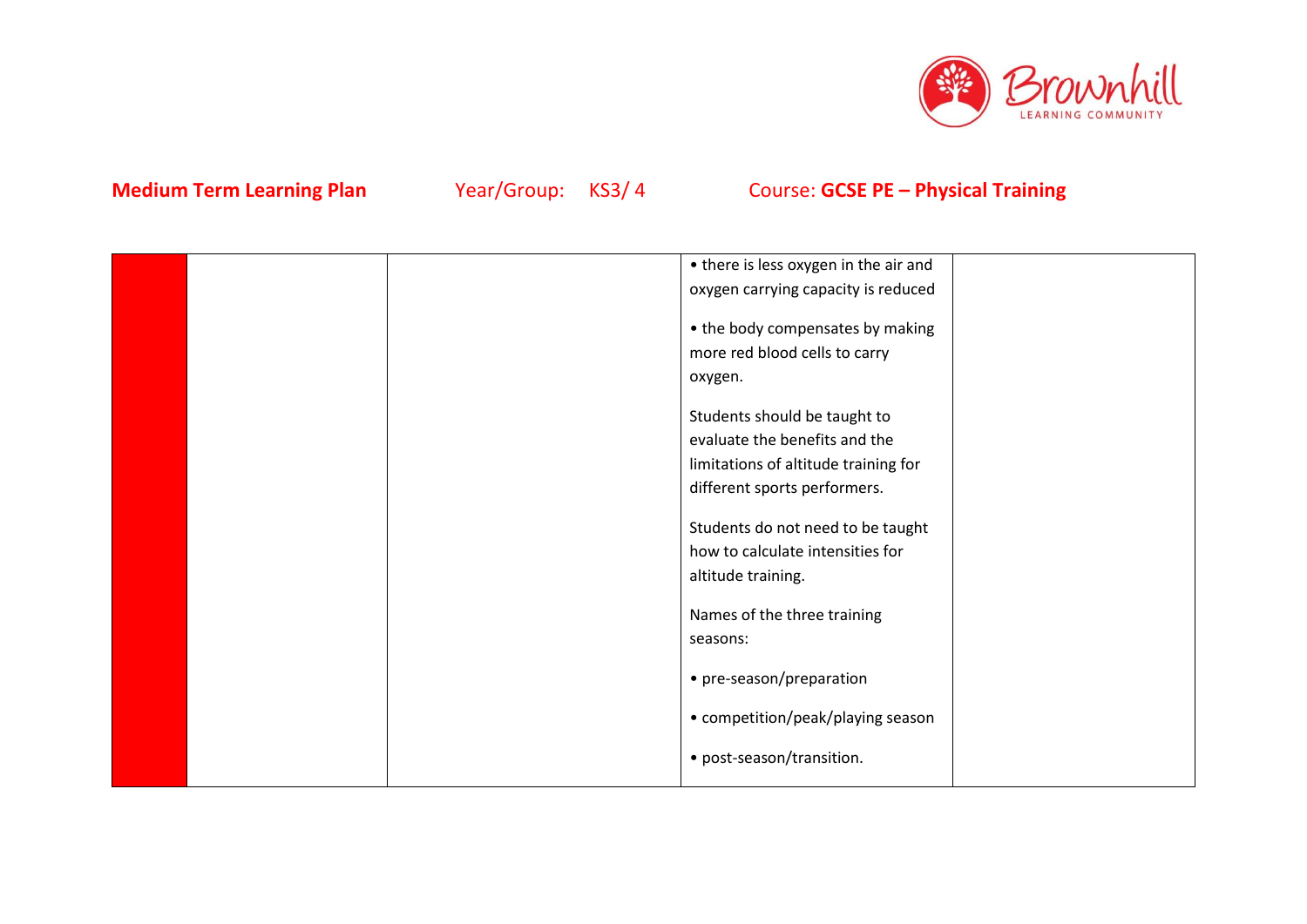

|  | An understanding of what each of       |  |
|--|----------------------------------------|--|
|  | the seasons entails (aims):            |  |
|  |                                        |  |
|  | $\bullet$ pre-season/preparation -     |  |
|  | general/aerobic fitness, specific      |  |
|  | fitness needs                          |  |
|  |                                        |  |
|  | • competition/peak/playing season      |  |
|  | - maintain fitness levels, work on     |  |
|  | specific skills                        |  |
|  | • post-season/transition - rest and    |  |
|  | light aerobic training to maintain a   |  |
|  | level of general fitness.              |  |
|  |                                        |  |
|  | An understanding of the benefits of    |  |
|  | each season to the performer.          |  |
|  | Students should be taught to apply     |  |
|  | and justify the characteristics of the |  |
|  | seasonal aspects to different          |  |
|  | sporting activities.                   |  |
|  |                                        |  |
|  | 73-75 text book                        |  |
|  |                                        |  |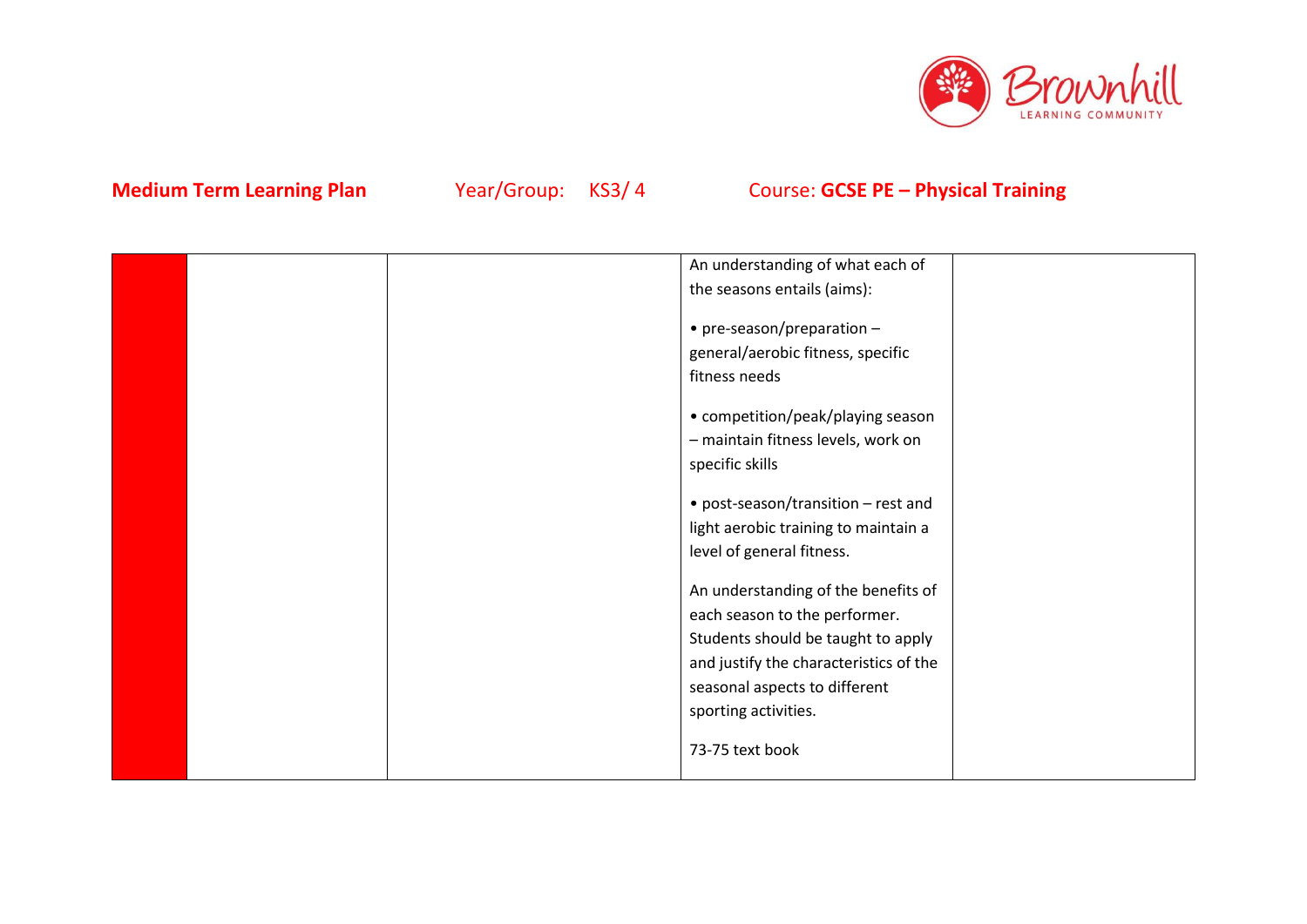

| 11 | 3.1.3.5 Effective use of | Warming up and cooling down | The constituent parts of warming up | Students complete the learning                |
|----|--------------------------|-----------------------------|-------------------------------------|-----------------------------------------------|
|    | warm up and cool down    |                             | and cooling down.                   | objectives and answer                         |
|    |                          |                             | Warming up should include:          | appropriately on the end point<br>assessment. |
|    |                          |                             | • gradual pulse-raising activity    |                                               |
|    |                          |                             | • stretching                        |                                               |
|    |                          |                             | • skill based                       |                                               |
|    |                          |                             | practices/familiarisation           |                                               |
|    |                          |                             | • mental preparation                |                                               |
|    |                          |                             | • increase amount of oxygen to the  |                                               |
|    |                          |                             | working muscles.                    |                                               |
|    |                          |                             | Cooling down should include:        |                                               |
|    |                          |                             | • maintaining elevated breathing    |                                               |
|    |                          |                             | and heart                           |                                               |
|    |                          |                             | rate, eg walk, jog                  |                                               |
|    |                          |                             | • gradual reduction in intensity    |                                               |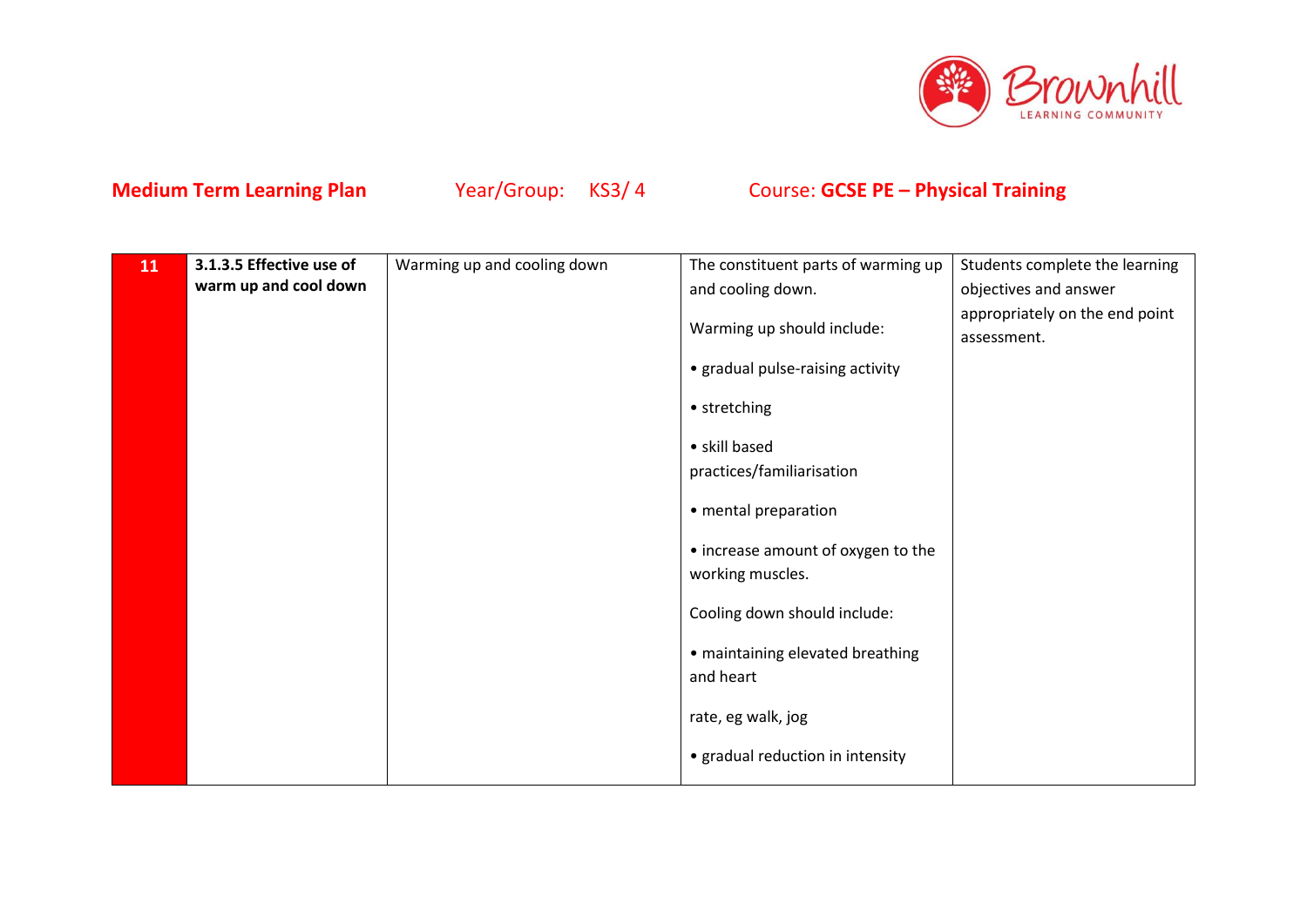

|  | • stretching.                        |  |
|--|--------------------------------------|--|
|  | Students should be taught to         |  |
|  | understand and justify appropriate   |  |
|  | elements of a warm up and a cool     |  |
|  | down for different sporting          |  |
|  | activities.                          |  |
|  | The benefits of warming up:          |  |
|  | • effect on body temperature         |  |
|  | • range of movement increased        |  |
|  | • gradual increase of effort to full |  |
|  | pace                                 |  |
|  | • psychological preparation          |  |
|  | • practice of movement skills        |  |
|  | through the whole range of           |  |
|  | movement                             |  |
|  | • injury prevention.                 |  |